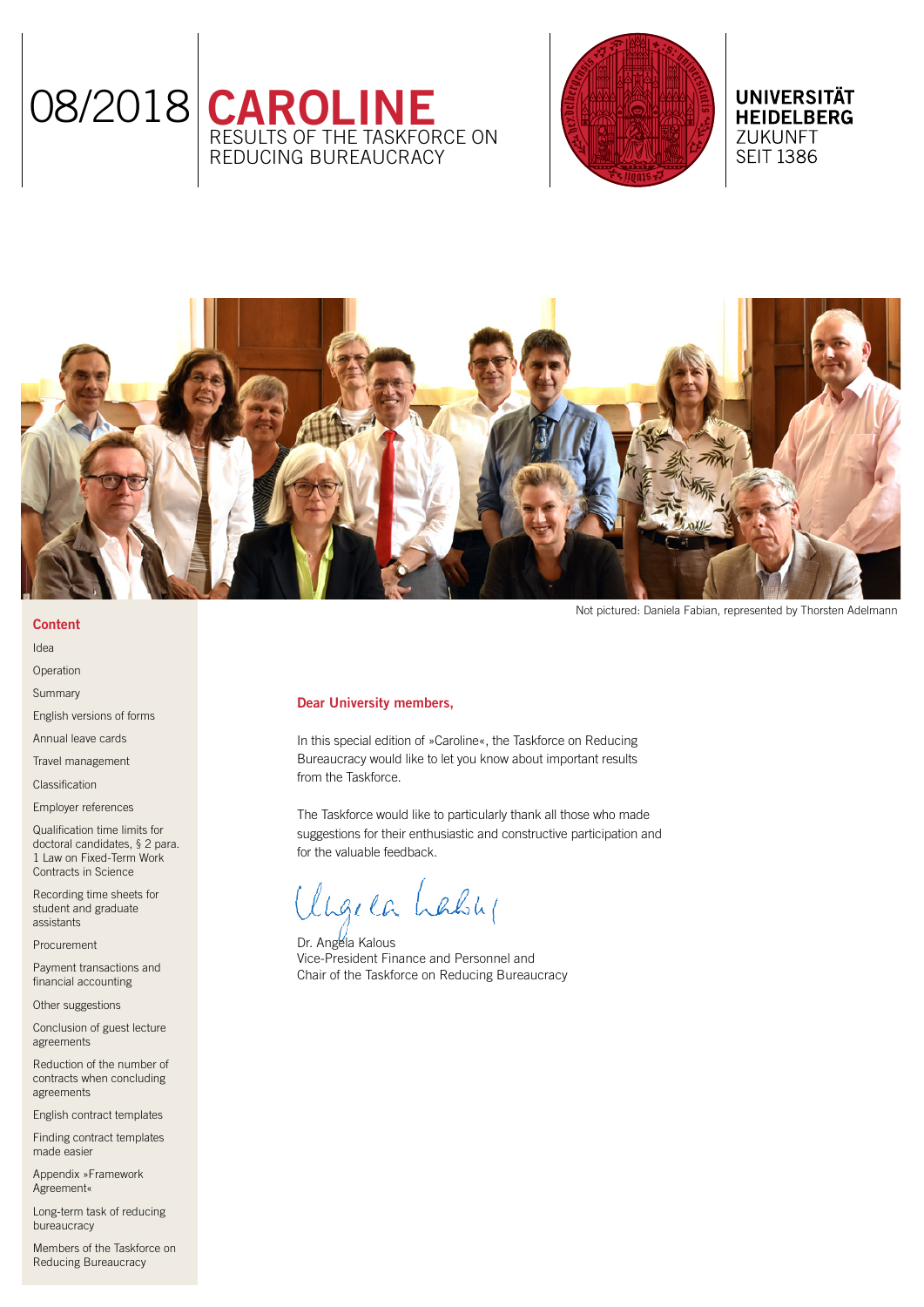<span id="page-1-0"></span>[TASKFORCE ON](https://www.uni-heidelberg.de/institutions/administration/organisation-development/bureaucracy-reduction/index.html)  **REDUCING [BUREAUCRACY](https://www.uni-heidelberg.de/institutions/administration/organisation-development/bureaucracy-reduction/index.html)** 

#### Idea

The University is no stranger to an ever-increasing number of rules and more and more complex processes. Coming from the University, and under the direction of the Vice-President for Finance and Personnel, the Taskforce on Reducing Bureaucracy was therefore set up at the end of 2017. By the middle of 2018 the Taskforce was supposed to identify a range of measures and – as far as possible – implement them. For this reason the Taskforce reviewed and pursued first and foremost those ideas which were simple and could be implemented quickly.

# WebsiteTaskforce

[www.uni-heidelberg.de/institutions/administration/organisation-development/bureaucracy](https://www.uni-heidelberg.de/institutions/administration/organisation-development/bureaucracy-reduction/index.html)[reduction/index.html](https://www.uni-heidelberg.de/institutions/administration/organisation-development/bureaucracy-reduction/index.html)

## **Operation**

In November 2017 the Taskforce requested all University employees to submit suggestions on reducing bureaucracy in the University Administration. The suggestions received were allocated to different topics, e.g. procurement, travel management or payments. With the help of assessments on feasibility from the University Administration, in its first meeting the Taskforce decided to first pursue the topics contract administration, recruitment and continuing employment, and HR administration for assistants. Subsequently, expert groups drew up measures which were then discussed and voted on, in part with further recommendations on implementation, in the Taskforce meetings. In cases where suggestions related to, for example, the University Computing Centre (URZ) or the Studierendenwerk rather than to the University Administration, they were forwarded on with a request to examine them. All of those who made suggestions will receive a personal reply to their suggestion, except in cases where the submission was made anonymously. The Taskforce agreed to meet again in mid-2019 in order to evaluate the implementation of the intended measures.

## **Summary**

Up to now 163 suggestions have been received. Various measures were able to be implemented directly or implementation could be started. For some suggestions, a review showed that the measure had actually already been implemented but that this was not well-known. However, the Taskforce was not able to solve all of the problems. Many suggestions had to be deferred, for example in relation to the digitalisation of administrative processes, the improvement of knowledge management, or information and communications from the University Administration. The Taskforce's view is that these require, for example, a comprehensive relaunch of the University Administration website and the development of a knowledge management system. In the following we will introduce selected measures on topics which were mentioned frequently. These measures have arisen based on your suggestions. So that you can easily identify the measures, we have highlighted them in colour.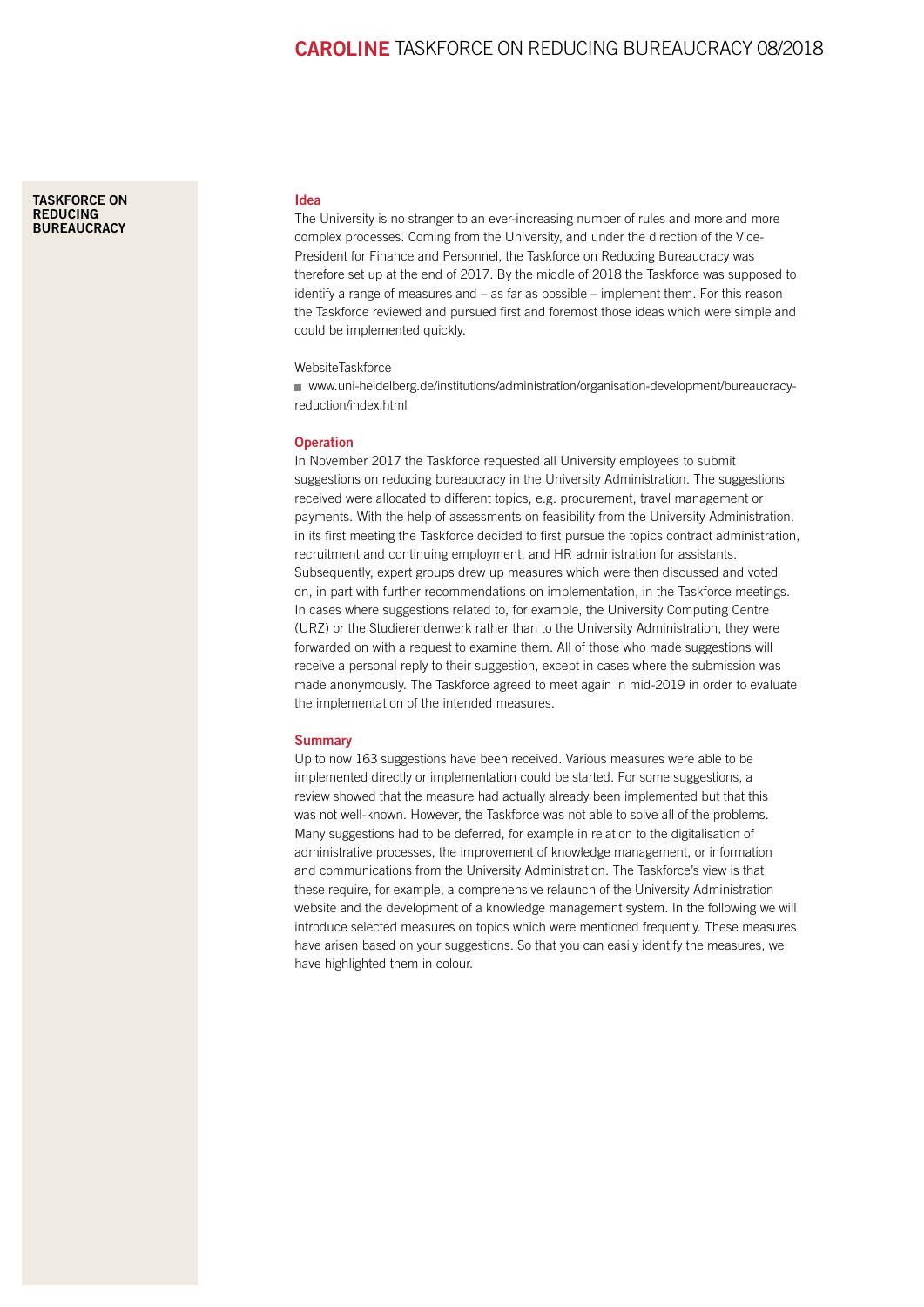# <span id="page-2-0"></span>[HUMAN RESOURCES](https://www.uni-heidelberg.de/institutions/administration/hr/index.html)

54 suggestions were received for the topic Human Resources, which we were able to divide into four clusters:

- Travel management
- Recruitment and continuing employment
- Student and graduate assistants
- General HR administration

In all four areas, the digitalisation of administrative processes took centre stage. Expert groups were set up for the two clusters, »recruitment and continuing employment« and »student and graduate assistants«, and they examined the corresponding suggestions in detail.

The expert group was made up as follows:

Ms. Hundt, Ms. Leyer, Ms. Gutperle, Mr. Kaiser and Ms. Dilling (Human Resources Division of the University Administration), Ms. Flämig (Dean's Office, Faculty of Behavioural and Cultural Studies), Dr. Leitner (Institute for Religious Studies), Ms. Martin (COS), Ms. Schmetzer (Kirchhoff-Institute for Physics), Dr. Thommes (Institute for Theoretical Physics)

# Selected Results:

#### English versions of forms

Many of your suggestions contained requests for an English version of the various templates and forms to be provided. Especially for forms containing personal details, an English translation of internal University forms will be offered, or an English information sheet to assist you in filling out the form will be provided (e.g. personal information form, travel expenses form). As universities, due to their international contacts and international staff, have a particular need for English forms and translation aids, the state of Baden-Württemberg has established a coordination office for all universities and colleges in Baden-Württemberg at Mannheim University, which also provides LBV forms as translation aids on a regular basis.

In future, the Human Resources Division will make these English translations available on its homepage.

Please take into consideration that the English versions of LBV forms serve only as translation aids. Unfortunately, the LBV (the State Authority for Compensation and Pensions) does not yet accept any English forms.

#### Annual leave cards

Annual leave cards are printed by the Human Resources Division at the start of each year and distributed to the institutes. As the cards are already filled out with the employee's contract details, the printing is only carried out during January. That way, even contracts which have a start date in January/February can also be taken into account.

The Human Resources Division will also make a blank version of the card available for download from its homepage.

#### Travel management

In order to digitalise travel management, Heidelberg University is currently collaborating with the other universities in the state.

Within the next one to one-and-a-half years, we aim to migrate the software. This will potentially happen in connection with a new organization and digitalisation of processes.

The suggestions submitted in the area of travel approval and travel expenses processes will therefore be deferred for the time being and picked up again in due course.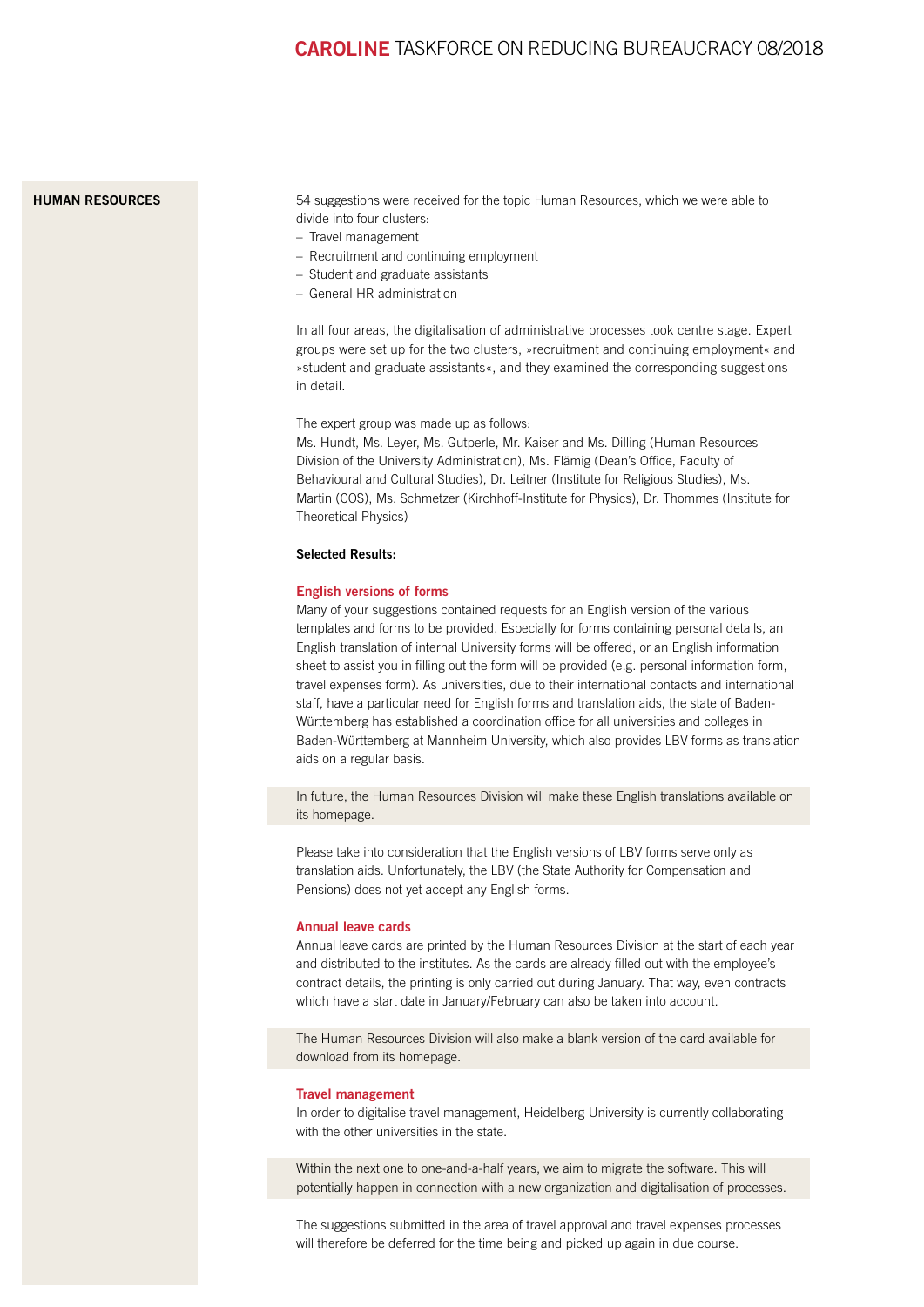# <span id="page-3-0"></span>**[HUMAN RESOURCES](https://www.uni-heidelberg.de/institutions/administration/hr/index.html)** Classification

Some institutes expressed the desire for catalogues of activities to be provided, from which the specific classification for individual work processes could be determined. However, this type of catalogue is not helpful in achieving this goal as the classifications can often only be determined once there is an overall picture of all activities.

To nonetheless support the institutes in creating activity descriptions, a catalogue of sample wordings for activities from different areas shall be prepared by the end of the year and made available under HR Services A-Z.

#### Employer references

As the creation of employer references presents difficulties time and again, it was agreed that the Human Resources Division will draft a list of examples of wordings by the end of 2018. If needed, this list can be requested from the Human Resources Division. In addition, Ms. Kunkel is available for consultation in individual cases.

# Qualification time limits for doctoral candidates, § 2 para. 1 Law on Fixed-Term Work Contracts in Science

The problem arose that cumbersome justifications had to be given if a doctorate would not be concluded during the agreed contractual period due to delays.

With immediate effect, an additional justification is no longer required for up to and including the third extension of a contract. The prerequisite for this is that the extension must be for at least three months.

The Human Resources Division does, however, request realistic projections for all extensions.

#### Recording time sheets for student and graduate assistants

Several institutes expressed the wish that the requirement for student and graduate assistants to record time sheets, and/or for these to be signed off on by the institute, be waived. The requirement to document the time sheets for student and graduate assistants comes from the Minimum Wage Act. Therefore, the University has no room to manoeuvre in this respect. In accordance with the provisions of the Minimum Wage Act, the employer is responsible for compliance with the documentation requirements. As the time worked can only be documented and recorded "on-site", it must be done in the institute. However, each institute can decide independently how the organisation and implementation of this documentation is carried out, so long as it can be ensured that it is done correctly. The administration has made further information and documents on recording time sheets available.

# Annual leave cards

■ [www.uni-heidelberg.de/md/zuv/personal/formulare/urlaubskarten\\_2018.pdf](https://www.uni-heidelberg.de/md/zuv/personal/formulare/urlaubskarten_2018.pdf) (GER)

#### Contact Antje Kunkel

[www.uni-heidelberg.de/institutions/administration/hr/team.html#K1](https://www.uni-heidelberg.de/institutions/administration/hr/team.html#K1)

## Minimum Wage Act

[www.uni-heidelberg.de/universitaet/beschaeftigte/arbeitsumfeld/arbeitszeit/index.](https://www.uni-heidelberg.de/universitaet/beschaeftigte/arbeitsumfeld/arbeitszeit/index.html#Mindestlohngesetz) [html#Mindestlohngesetz](https://www.uni-heidelberg.de/universitaet/beschaeftigte/arbeitsumfeld/arbeitszeit/index.html#Mindestlohngesetz) (GER)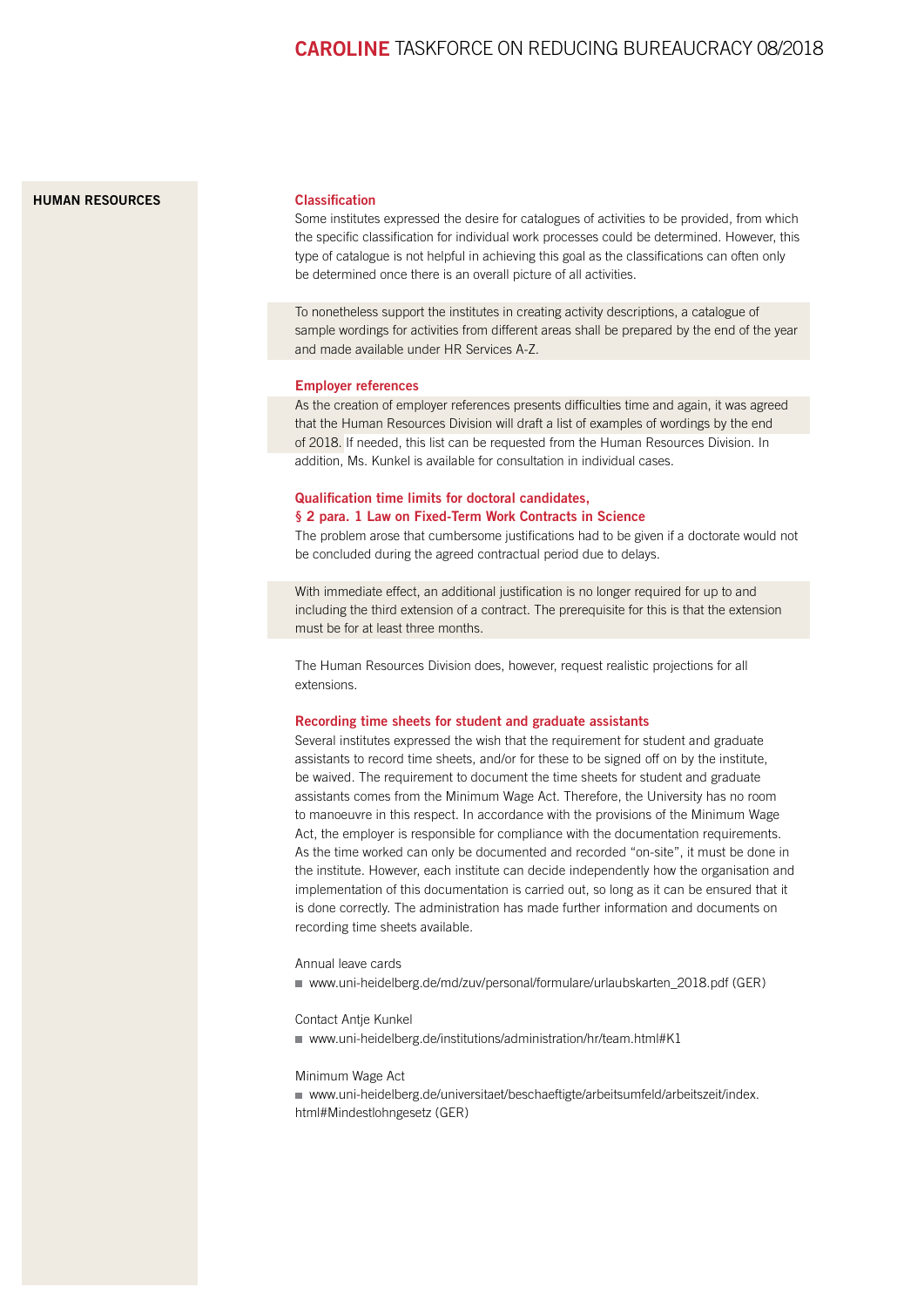## <span id="page-4-0"></span>[FINANCE](https://www.uni-heidelberg.de/institutions/administration/finance/)

In relation to the tasks of the Finance Division, 33 suggestions were submitted. First and foremost in this regard were procurement, payment transactions and financial accounting.

#### Selected Results:

## Procurement

The suggestions in the areas of central procurement related above all to the range of office supplies. The restricted range resulted in special orders frequently being necessary, sometimes leading to considerable extra effort.

To reduce time-consuming special orders, the range on offer has been increased. The expanded range is now available in the core and peripheral sections of the online shop.

This expansion means that burdensome individual orders via the Central Procurement Department are now only necessary in exceptional cases. Fixed price agreements are in place for the products from the core range; for products from the peripheral range, a discount rate on the pricelist applies. It is planned that this range of products be included in the upcoming new tender process.

## Payment transactions and financial accounting

In the area of payment transactions and financial accounting many of the suggestions referred to the simplification of processes.

Many of these suggestions are being dealt with as part of the current eInvoice project. In this, processes for supplier invoices at first and at a later stage, step-by-step other payment processes, will be converted to purely electronic processing.

In this way duplication of work can be avoided, there is scant risk that documents will go missing and it will be noticeably easier to search for records. Processes will be made faster overall and in the future will be more transparent for all processors than before. The electronic processing of supplier invoices should be implemented by April 2020.

#### **Other suggestions**

As a result of the current legal requirements or objections from the auditors, suggestions such as the introduction of a credit card for researchers or a longer period of SAP access rights were unfortunately not able to be implemented. In individual cases it was found that solutions that already existed were not known about in all institutes. The people making these suggestions were informed directly and – to the extent that training is found to be needed – further training sessions will be included in the internal education programme.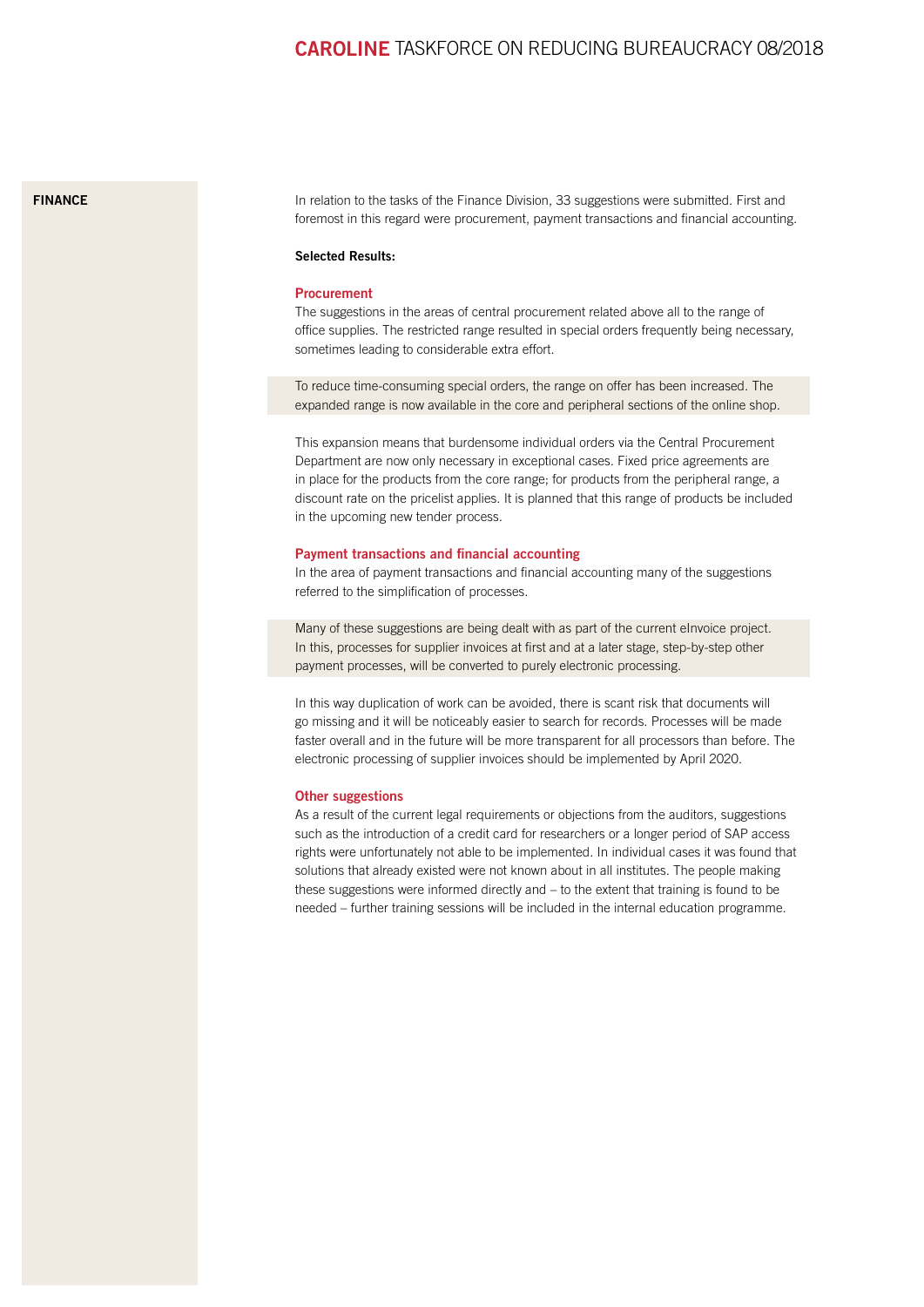#### <span id="page-5-0"></span>**CONTRACT [ADMINISTRATION](https://www.uni-heidelberg.de/institutions/administration/internal_audit/index.html)**

Many of the 15 suggestions received dealt with the handling of guest lecture agreements. In this respect, the desire was expressed to do without guest lecture agreements entirely or to conclude such agreements decentrally and without involving the administration. It is unfortunately not possible to do away with these agreements entirely as this is prevented by various legal aspects (e.g. budgetary and tax laws).

The expert group was made up as follows: Ms. Biebricher (Central Student Advisory Office / Career Service), Mr. Gabriel (Staff Unit Internal Auditing), Ms. Röthig (Dean's Office of the Theological Faculty), Ms. Schmitt (Department of English Studies), Ms. Schocke (Interdisciplinary Center for Scientific Computing »IWR«), Ms. Schönig-Erdinger (Staff Unit Internal Auditing), Mr. Schraysshuen (Central Procurement), Dr. Schröder (Graduate Academy), Dr. Thommes (Institute for Theoretical Physics), Ms. Winkler (Central Procurement)

## Selected Results:

## Conclusion of guest lecture agreements

Following a pilot phase, the institutes should be given the opportunity to conclude guest lecture agreements without the involvement of the administration. Provided that the fee does not exceed the currently applicable highest rate of the Administrative Regulation on Compensation for Teaching Activities (cf. Information Sheet, P. 2, available in German only) and the administration receives a scan of the agreement concluded, the extended implementation of this measure should be realised by the end of this year. The templates for guest lecture agreements will be revised by the end of the pilot phase. The extended implementation will be reported separately.

#### Reduction of the number of contracts when concluding agreements

To conclude a bilateral contract, two original versions (previously four) are always required. For internal purposes copies of the contract can be used. When applying for the conclusion of a freelance/service or work contract, the two originals and one copy for the University Administration are therefore required.

#### English contract templates

The corresponding templates, including for guest lecture agreements, have been available in both German and English in the contract administration section since summer 2017.

#### Finding contract templates made easier

So that you can find the templates for contract administration more easily, the following additional key words will be included in the administration's Service A-Z (German only): Gastvortrag, Honorarvertrag, Werkvertrag. All of these key-words will lead to the contract administration site.

#### Appendix »Framework Agreement«

For the purchase of freelance services (e.g. translation of texts) a new appendix »Framework Agreement« shall be made available for the corresponding freelance/service or work contracts. This shall allow the possibility, taking the requirements of public procurement law into account, to retain freelance services over a longer period of time and to be able to call on them based on current requirements at a particular time. The template is currently being created. When it is available, this will be reported separately.

Information sheet guest lecture agreements

[www.uni-heidelberg.de/md/zentral/einrichtungen/verwaltung/innenrevision/hinweisblatt\\_](https://www.uni-heidelberg.de/md/zentral/einrichtungen/verwaltung/innenrevision/hinweisblatt_vergutungssaetze-gastvortrag_hv-weiterbildung_ir112016.pdf) [vergutungssaetze-gastvortrag\\_hv-weiterbildung\\_ir112016.pdf](https://www.uni-heidelberg.de/md/zentral/einrichtungen/verwaltung/innenrevision/hinweisblatt_vergutungssaetze-gastvortrag_hv-weiterbildung_ir112016.pdf) (GER)

Guest lecture agreements (In German, but English agreements are available there) [www.uni-heidelberg.de/universitaet/beschaeftigte/service/ir/honorarvertragswesen.html](https://www.uni-heidelberg.de/universitaet/beschaeftigte/service/ir/honorarvertragswesen.html)

#### Service A-Z

[www.uni-heidelberg.de/universitaet/beschaeftigte/service/](https://www.uni-heidelberg.de/universitaet/beschaeftigte/service/) (GER)